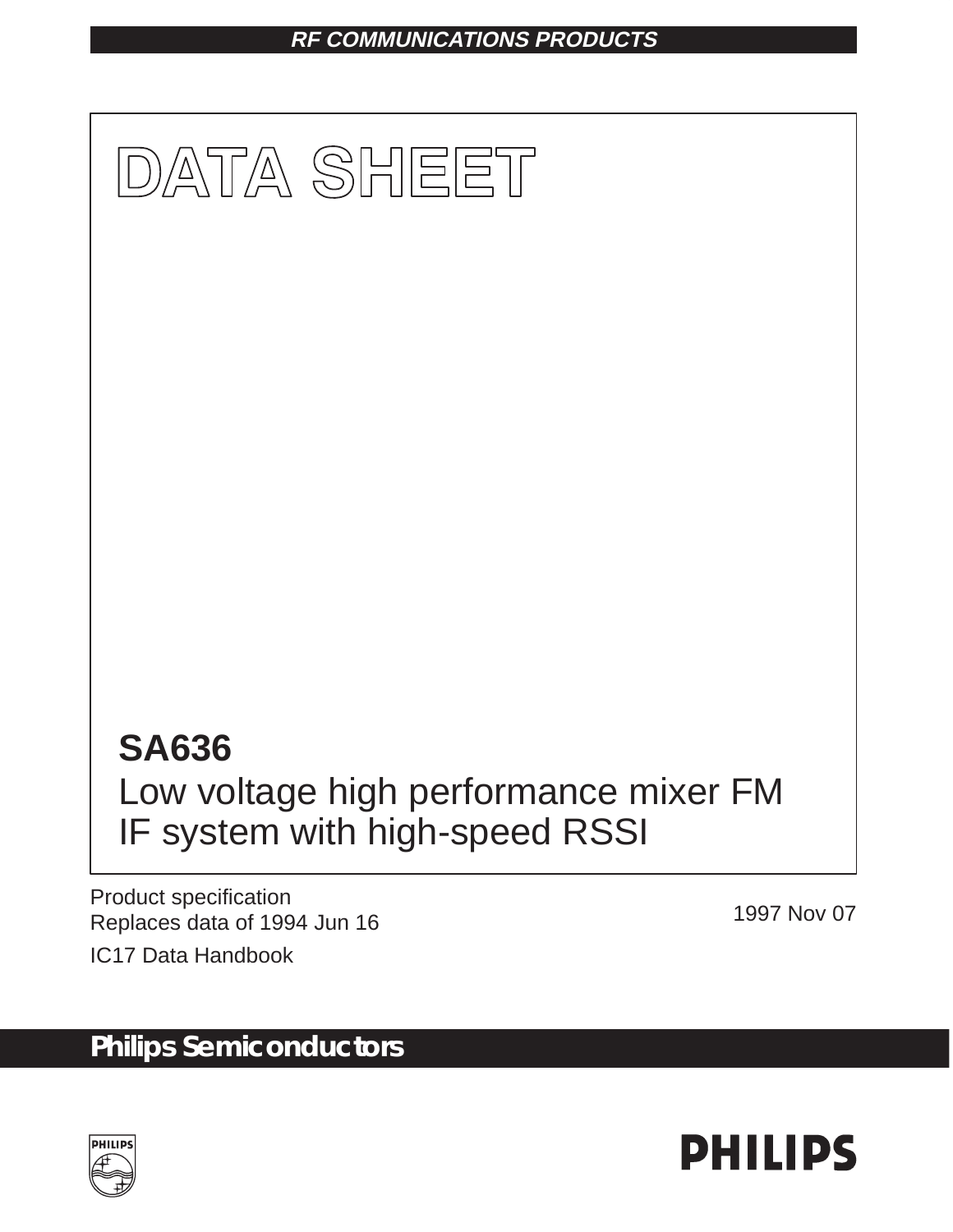## **SA636 Low voltage high performance mixer FM IF system with high-speed RSSI**

#### **DESCRIPTION**

The SA636 is a low-voltage high performance monolithic FM IF system with high-speed RSSI incorporating a mixer/oscillator, two limiting intermediate frequency amplifiers, quadrature detector, logarithmic received signal strength indicator (RSSI), voltage regulator, wideband data output and fast RSSI op amps. The SA636 is available in 20-lead SSOP (shrink small outline package).

The SA636 was designed for high bandwidth portable communication applications and will function down to 2.7V. The RF section is similar to the famous SA605. The data output has a minimum bandwidth of 600kHz. This is designed to demodulate wideband data. The RSSI output is amplified. The RSSI output has access to the feedback pin. This enables the designer to adjust the level of the outputs or add filtering.

SA636 incorporates a power down mode which powers down the device when Pin 8 is low. Power down logic levels are CMOS and TTL compatible with high input impedance.

#### **APPLICATIONS**

- DECT (Digital European Cordless Telephone)
- Digital cordless telephones
- Digital cellular telephones
- Portable high performance communications receivers
- Single conversion VHF/UHF receivers
- FSK and ASK data receivers
- Wireless LANs

#### **FEATURES**

- Wideband data output (600kHz min.)
- Fast RSSI rise and fall times
- Low power consumption: 6.5mA typ at 3V
- Mixer input to >500MHz
- Mixer conversion power gain of 11dB at 240MHz
- Mixer noise figure of 12dB at 240MHz

#### **PIN CONFIGURATION**



**Figure 1. Pin Configuration**

- XTAL oscillator effective to 150MHz (L.C. oscillator to 1GHz local oscillator can be injected)
- 92dB of IF Amp/Limiter gain
- 25MHz limiter small signal bandwidth
- Temperature compensated logarithmic Received Signal Strength Indicator (RSSI) with a dynamic range in excess of 90dB
- RSSI output internal op amp
- Internal op amps with rail-to-rail outputs
- Low external component count; suitable for crystal/ceramic/LC filters
- Excellent sensitivity: 0.54µV into 50Ω matching network for 12dB SINAD (Signal to Noise and Distortion ratio) for 1kHz tone with RF at 240MHz and IF at 10.7MHz
- ESD hardened
- 10.7MHz filter matching (330Ω)
- Power down mode ( $I_{CC} = 200 \mu A$ )

#### **ORDERING INFORMATION**

| <b>DESCRIPTION</b>                                          | <b>TEMPERATURE RANGE</b>  | <b>ORDER CODE</b> | DWG#    |
|-------------------------------------------------------------|---------------------------|-------------------|---------|
| 20-Pin Plastic Shrink Small Outline Package (Surface-mount) | $+85^{\circ}$ C<br>-40 to | SA636DK           | SOT266- |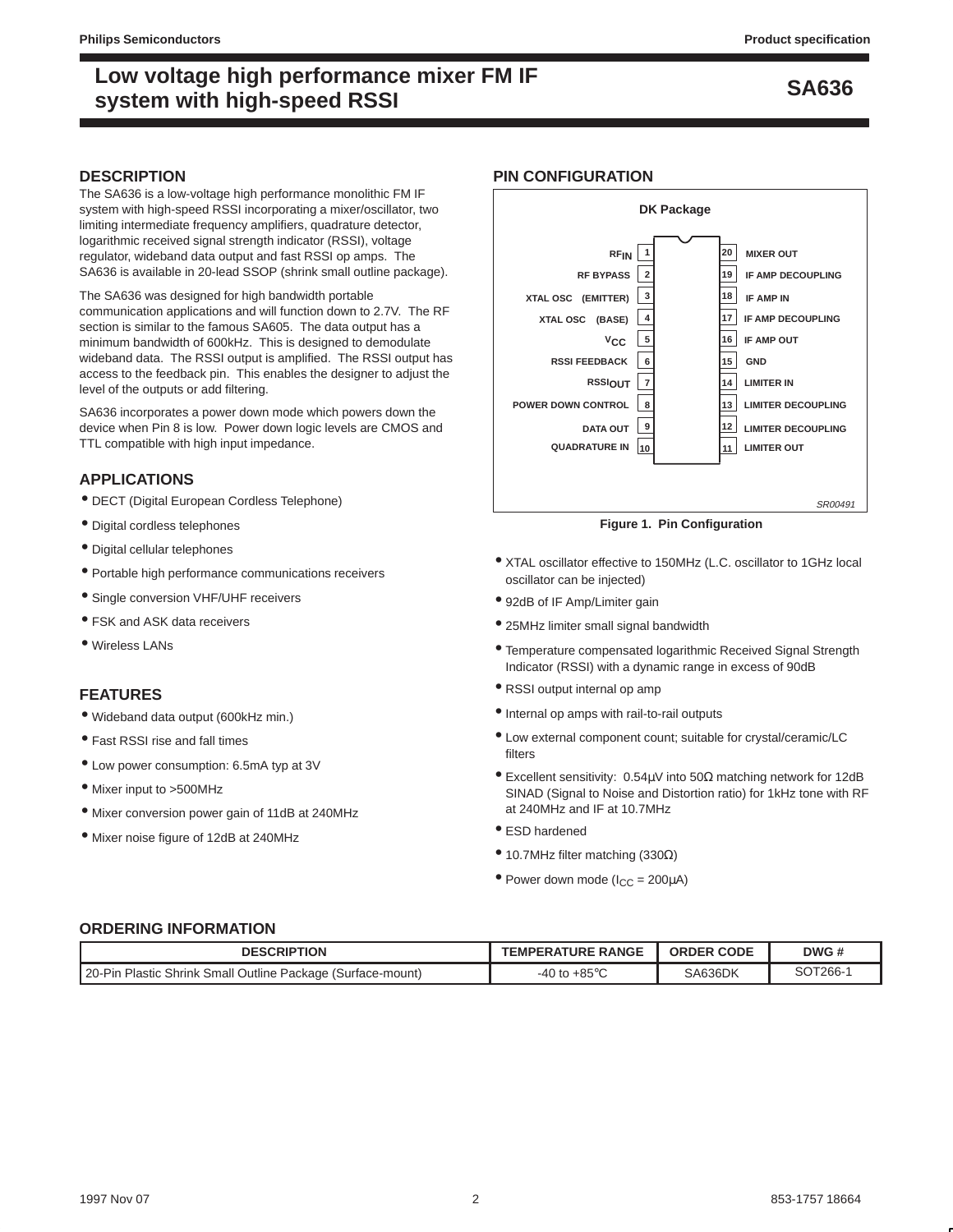#### **BLOCK DIAGRAM**



**Figure 2. Block Diagram**

### **ABSOLUTE MAXIMUM RATINGS**

| <b>SYMBOL</b>                                                                     | <b>PARAMETER</b>                          | <b>RATING</b>                    | <b>UNITS</b> |  |  |
|-----------------------------------------------------------------------------------|-------------------------------------------|----------------------------------|--------------|--|--|
| $V_{\rm CC}$                                                                      | Single supply voltage                     | $0.3$ to $7$                     |              |  |  |
| $V_{IN}$                                                                          | Voltage applied to any other pin          | $-0.3$ to (V <sub>CC</sub> +0.3) |              |  |  |
| $\mathsf{T}_{\textsf{STG}}$                                                       | Storage temperature range                 | $-65$ to $+150$                  | $^{\circ}$ C |  |  |
| $\mathsf{I}_{\mathsf{A}}$                                                         | Operating ambient temperature range SA636 | $-40$ to $+85$                   | $^{\circ}C$  |  |  |
| $117^{\circ}$ C/W<br><b>NOTE:</b> $\theta_{JA}$ , Thermal impedance<br>DK package |                                           |                                  |              |  |  |

**DC ELECTRICAL CHARACTERISTICS**  $V_{CC}$  = +3V,  $T_A$  = 25<sup>°</sup>C; unless otherwise stated.

|                  | <b>PARAMETER</b>           |                           |             |              |              |        |  |
|------------------|----------------------------|---------------------------|-------------|--------------|--------------|--------|--|
| <b>SYMBOL</b>    |                            | <b>TEST CONDITIONS</b>    |             | <b>SA636</b> |              |        |  |
|                  |                            |                           | <b>MIN</b>  | <b>TYP</b>   | <b>MAX</b>   |        |  |
| $V_{\rm CC}$     | Power supply voltage range |                           | 2.7         | 3.0          | 5.5          | V      |  |
| $_{\rm{lc}}$     | DC current drain           | $Pin 8 = HIGH$            | 5.5         | 6.5          | 7.5          | mA     |  |
| Input current    |                            | Pin 8 LOW                 | $-10$       |              | 10           | μA     |  |
|                  |                            | Pin 8 HIGH                | $-10$       |              | 10           |        |  |
|                  |                            | Pin 8 LOW                 | 0           |              | $0.3V_{CC}$  | $\vee$ |  |
| Input level      |                            | Pin 8 HIGH                | $0.7V_{CC}$ |              | $V_{\rm CC}$ |        |  |
| l <sub>CC</sub>  | Standby                    | $Pin 8 = LOW$             |             | 0.2          | 0.5          | mA     |  |
| t <sub>ON</sub>  | Power up time              | RSSI valid (10% to 90%)   |             | 10           |              | μs     |  |
| $t_{\text{OFF}}$ | Power down time            | RSSI invalid (90% to 10%) |             | 5            |              | μs     |  |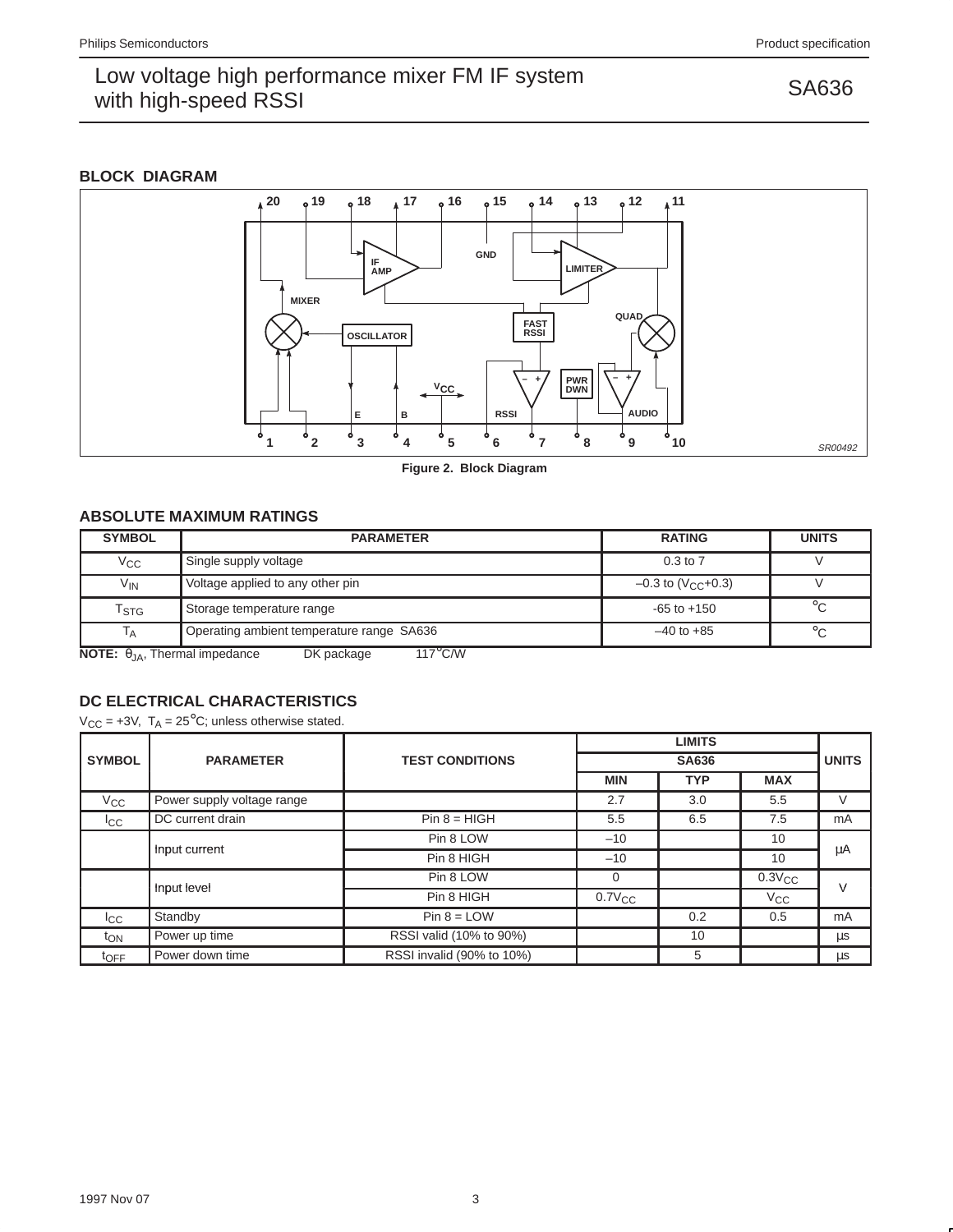### **AC ELECTRICAL CHARACTERISTICS**

 $T_A = 25^{\circ}$ C; V<sub>CC</sub> = +3V, unless otherwise stated. RF frequency = 240.05MHz + 14.5dBV RF input step-up; IF frequency = 10.7MHz; RF level = -45dBm; FM modulation = 1kHz with ±125kHz peak deviation. Audio output with C-message weighted filter and de-emphasis capacitor. Test circuit Figure 1. The parameters listed below are tested using automatic test equipment to assure consistent electrical characteristics. The limits do not represent the ultimate performance limits of the device. Use of an optimized RF layout will improve many of the listed parameters.

| <b>SYMBOL</b>     | <b>PARAMETER</b>                         |                                 | <b>LIMITS</b> |            |            |                   |
|-------------------|------------------------------------------|---------------------------------|---------------|------------|------------|-------------------|
|                   |                                          | <b>TEST CONDITIONS</b>          | SA636         |            |            | <b>UNITS</b>      |
|                   |                                          |                                 | <b>MIN</b>    | <b>TYP</b> | <b>MAX</b> |                   |
|                   | Mixer/Osc section (ext $LO = 160mVRMS$ ) |                                 |               |            |            |                   |
| $f_{IN}$          | Input signal frequency                   |                                 |               | 500        |            | <b>MHz</b>        |
| $f_{\rm OSC}$     | External oscillator (buffer)             |                                 |               | 500        |            | <b>MHz</b>        |
|                   | Noise figure at 240MHz                   |                                 |               | 12         |            | dB                |
|                   | Third-order input intercept point        | Matched f1=240.05; f2=240.35MHz |               | $-16$      |            | dBm               |
|                   | Conversion power gain                    | Matched 14.5dBV step-up         | 8             | 11         | 14         | dB                |
|                   | RF input resistance                      | Single-ended input              |               | 700        |            | Ω                 |
|                   | RF input capacitance                     |                                 |               | 3.5        |            | pF                |
|                   | Mixer output resistance                  | (Pin 20)                        |               | 330        |            | Ω                 |
| <b>IF section</b> |                                          |                                 |               |            |            |                   |
|                   | IF amp gain                              | $330\Omega$ load                |               | 38         |            | dB                |
|                   | Limiter gain                             | $330\Omega$ load                |               | 54         |            | dB                |
|                   | Input limiting -3dB                      | Test at Pin 18                  |               | $-105$     |            | dBm               |
|                   | AM rejection                             | 80% AM 1kHz                     |               | 50         |            | dB                |
|                   | Data level                               | $R_{LOAD} = 100k\Omega$         | 120           | 130        |            | mV <sub>RMS</sub> |
|                   | 3dB data bandwidth                       |                                 | 600           | 700        |            | kHz               |
|                   | SINAD sensitivity                        | $RF$ level = -111dBm            |               | 16         |            | dB                |
| <b>THD</b>        | Total harmonic distortion                |                                 |               | $-43$      | $-38$      | dB                |
| S/N               | Signal-to-noise ratio                    | No modulation for noise         |               | 60         |            | dB                |
|                   |                                          | IF level $= -118$ dBm           |               | 0.2        | 0.5        | $\vee$            |
|                   | IF RSSI output with buffer               | IF level $= -68$ dBm            | 0.3           | 0.6        | 1.0        | $\vee$            |
|                   |                                          | IF level $= -10$ dBm            | 0.9           | 1.3        | 1.8        | V                 |
|                   | IF RSSI output rise time                 | IF frequency = 10.7MHz          |               |            |            |                   |
|                   | (10kHz pulse, no 10.7MHz filter)         | $RF$ level = -56dBm             |               | 1.2        |            | $\mu$ s           |
|                   | (no RSSI bypass capacitor)               | $RF$ level = -28dBm             |               | 1.1        |            | μs                |
|                   | IF RSSI output fall time                 | IF frequency = 10.7MHz          |               |            |            |                   |
|                   | (10kHz pulse, no 10.7MHz filter)         | $RF$ level = -56dBm             |               | 2.0        |            | μs                |
|                   | (no RSSI bypass capacitor)               | $RF$ level = -28dBm             |               | 7.3        |            | $\mu s$           |
|                   | RSSI range                               |                                 |               | 90         |            | dB                |
|                   | RSSI accuracy                            |                                 |               | $+1.5$     |            | dB                |
|                   | IF input impedance                       |                                 |               | 330        |            | $\Omega$          |
|                   | IF output impedance                      |                                 |               | 330        |            | $\Omega$          |
|                   | Limiter input impedance                  |                                 |               | 330        |            | $\Omega$          |
|                   | Limiter output impedance                 |                                 |               | 300        |            | $\Omega$          |
|                   | Limiter output level with no load        |                                 |               | 130        |            | mV <sub>RMS</sub> |
|                   | <b>RF/IF section (int LO)</b>            |                                 |               |            |            |                   |
|                   | System RSSI output                       | $RF$ level = -10dBm             |               | 1.4        |            | $\vee$            |
|                   | <b>System SINAD</b>                      | $RF$ level = $-106$ dBm         |               | 12         |            | dB                |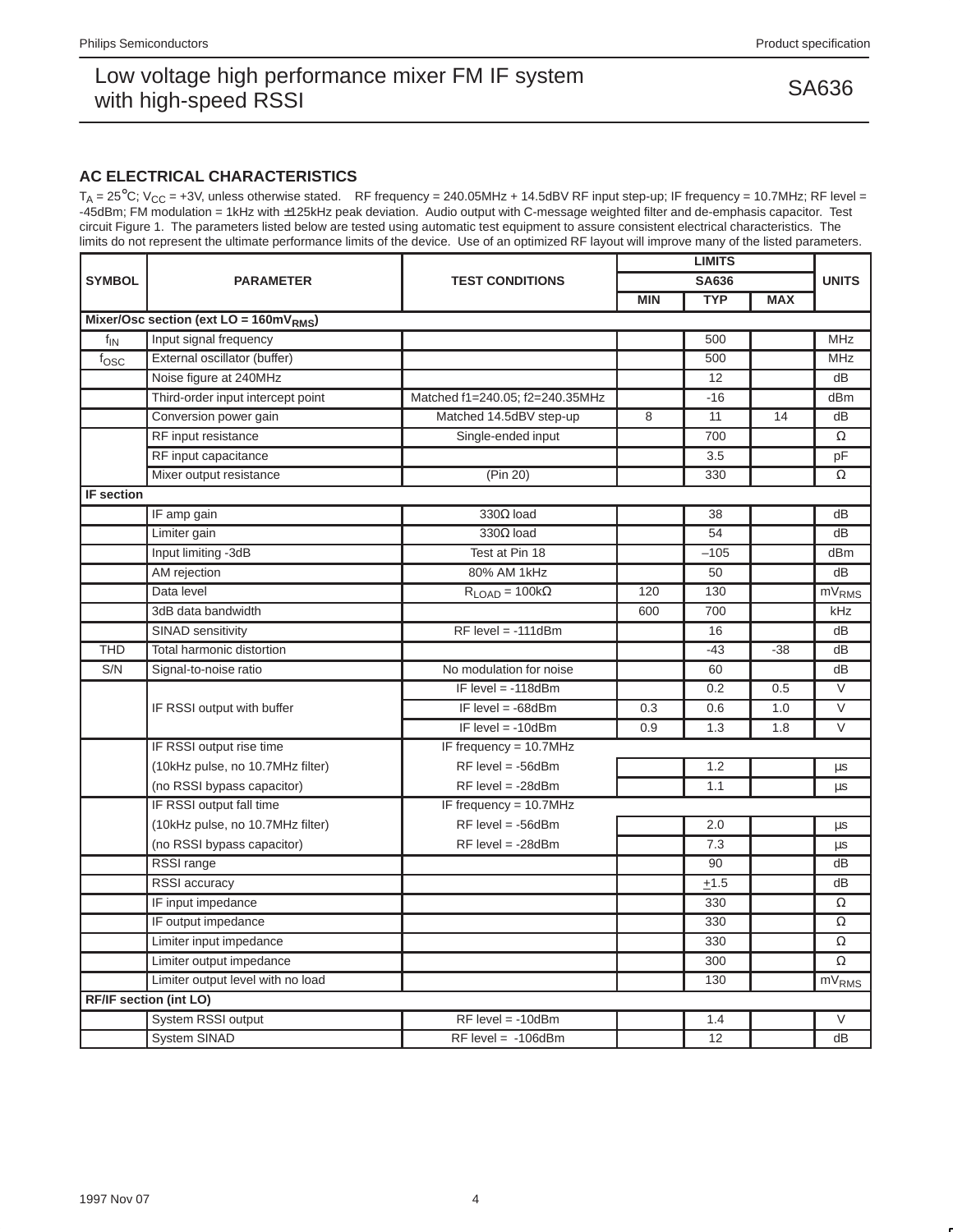#### **PERFORMANCE CHARACTERISTICS**





**Figure 3. Performance Characteristics**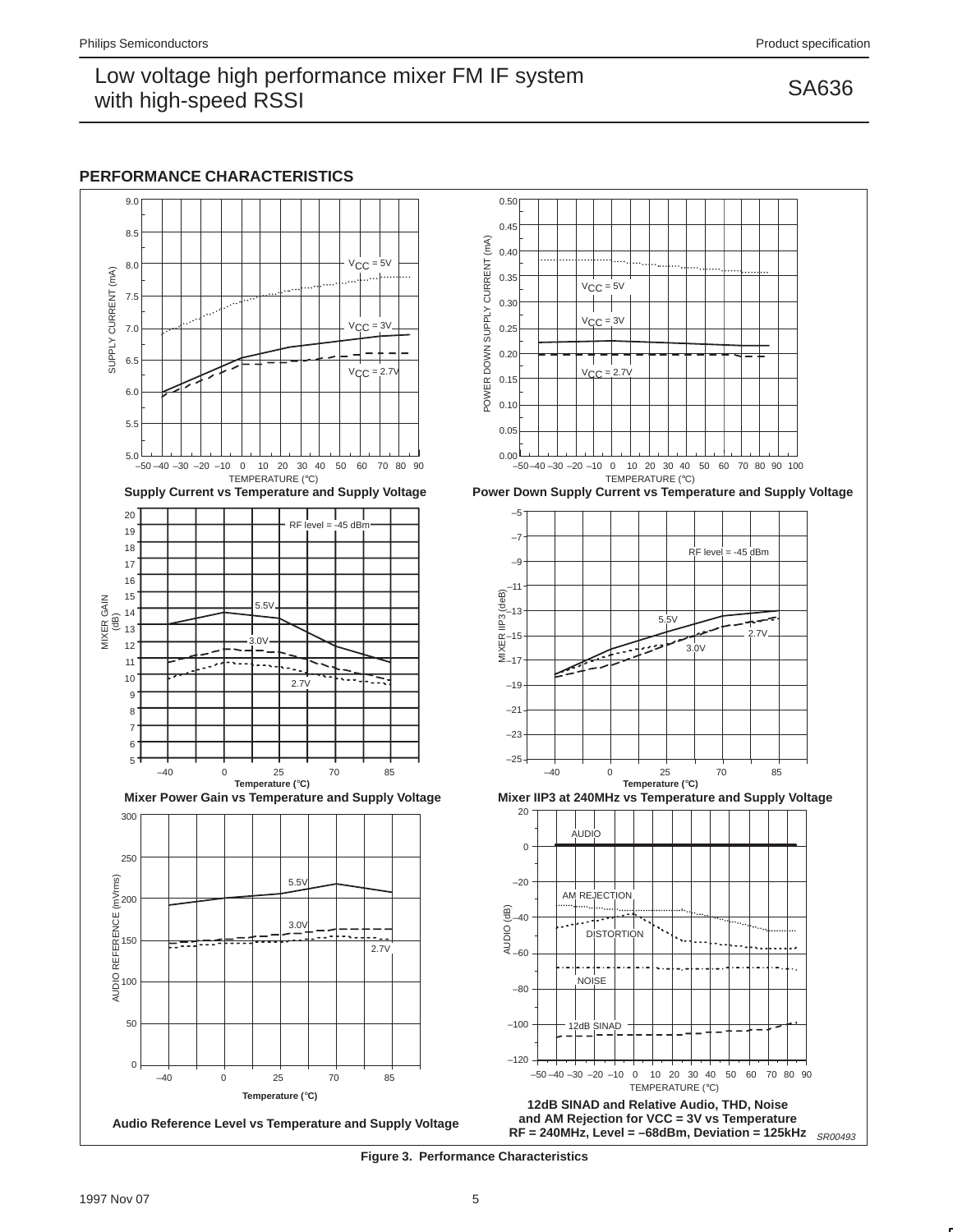### **PERFORMANCE CHARACTERISTICS** (continued)



**Figure 4. Performance Characteristics**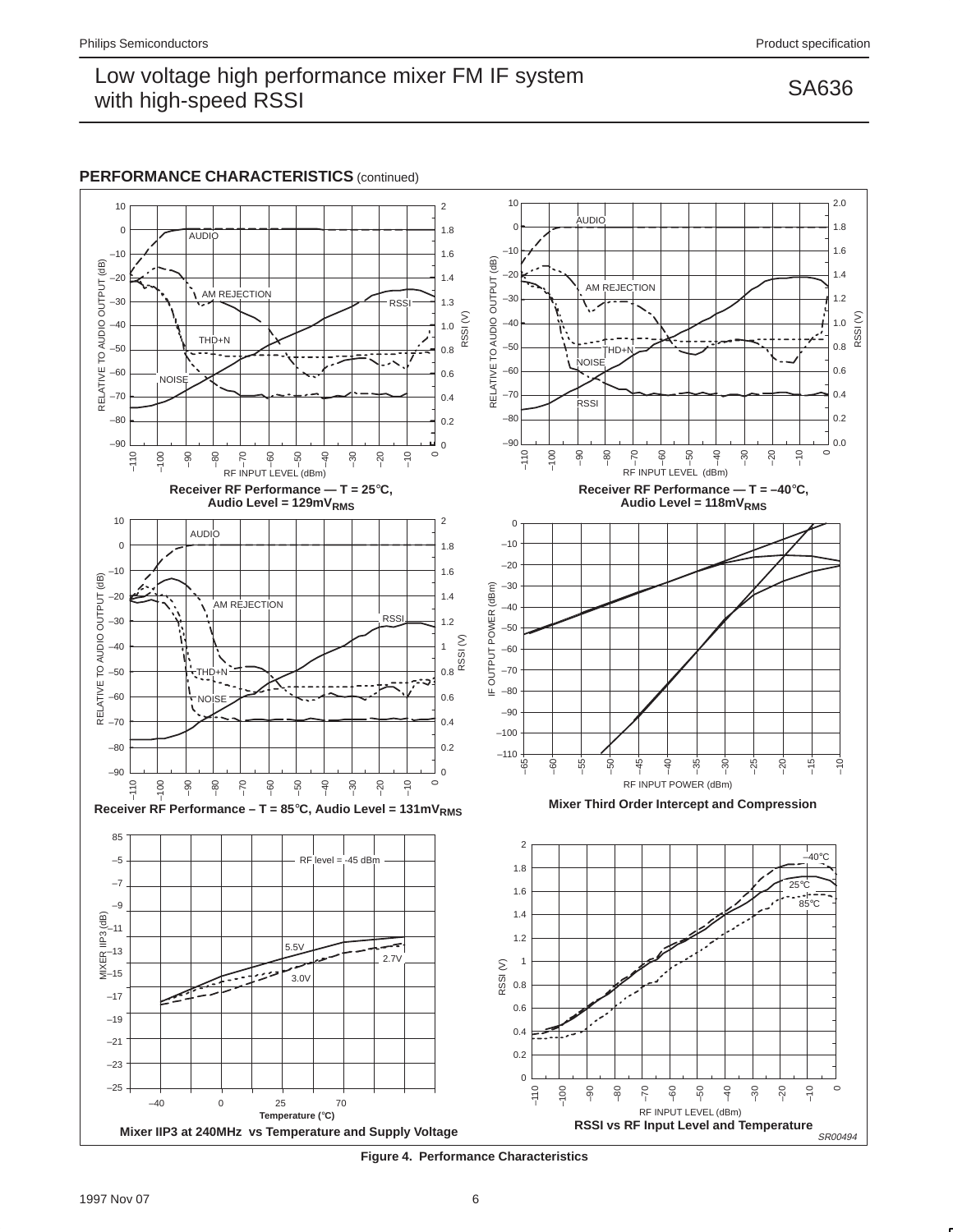#### **PERFORMANCE CHARACTERISTICS** (continued)











**Figure 5. Performance Characteristics**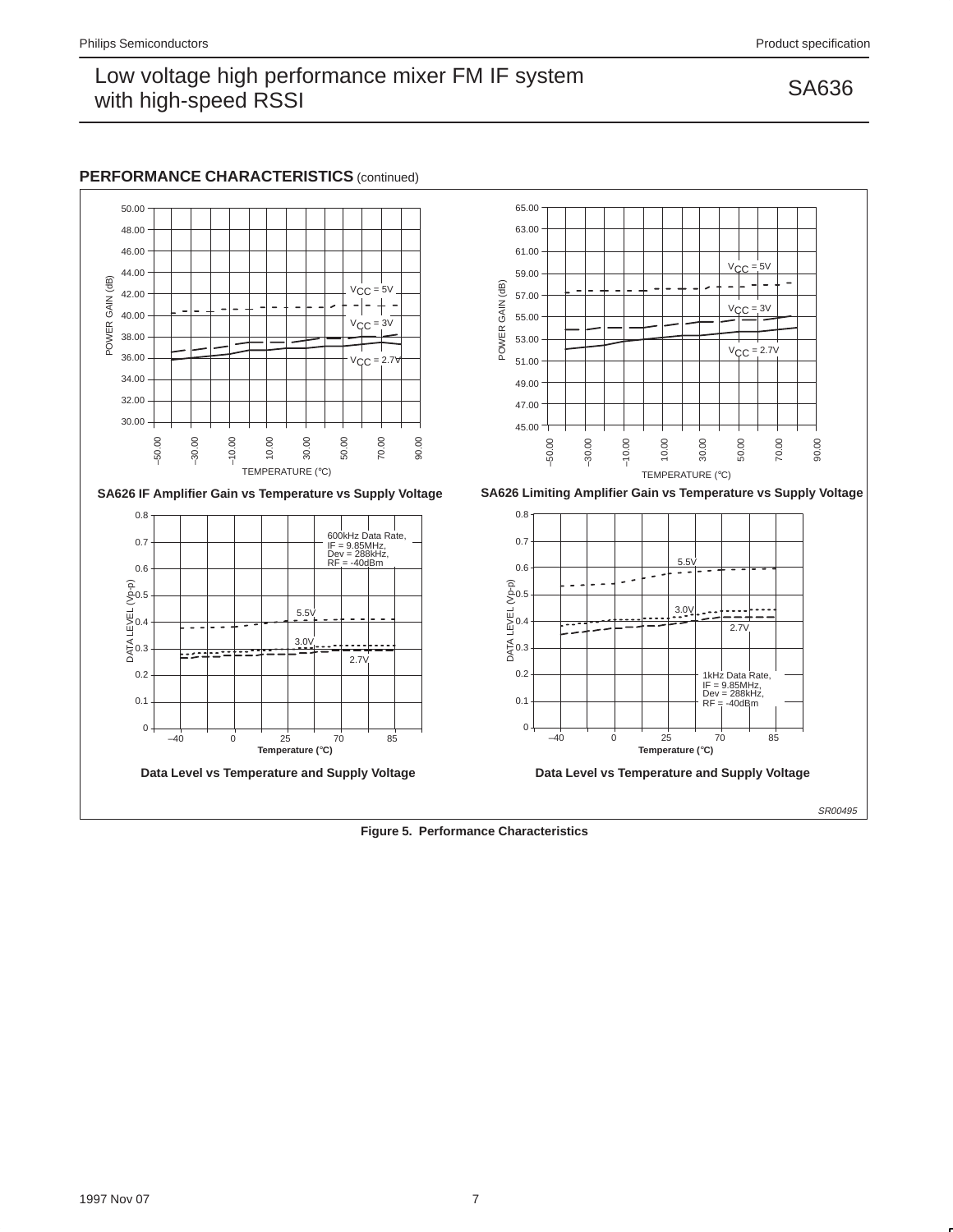### **PERFORMANCE CHARACTERISTICS** (continued)



**Figure 6. Performance Characteristics**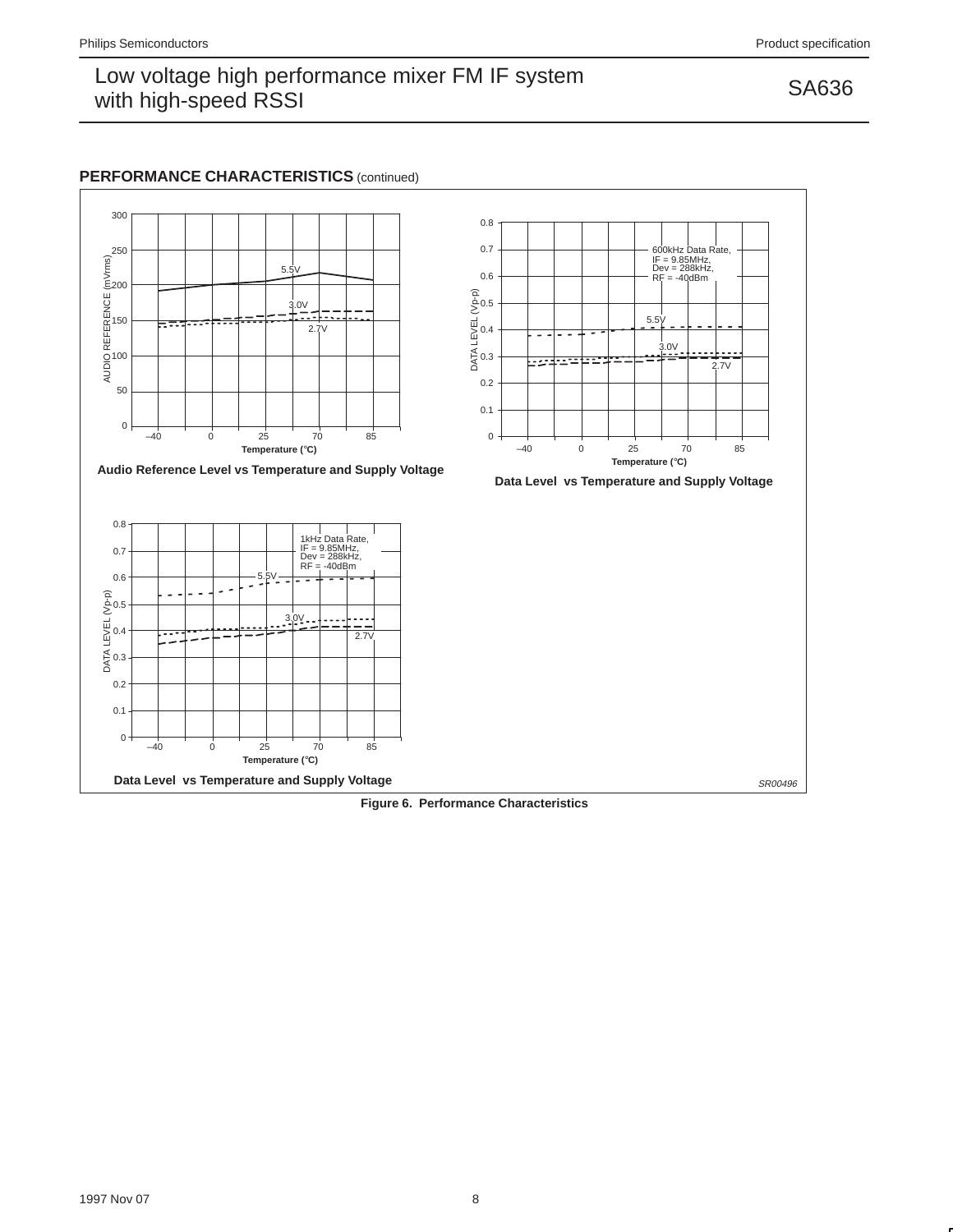|  |  |  | <b>PIN FUNCTIONS</b> |
|--|--|--|----------------------|
|--|--|--|----------------------|



**Figure 7. Pin Functions**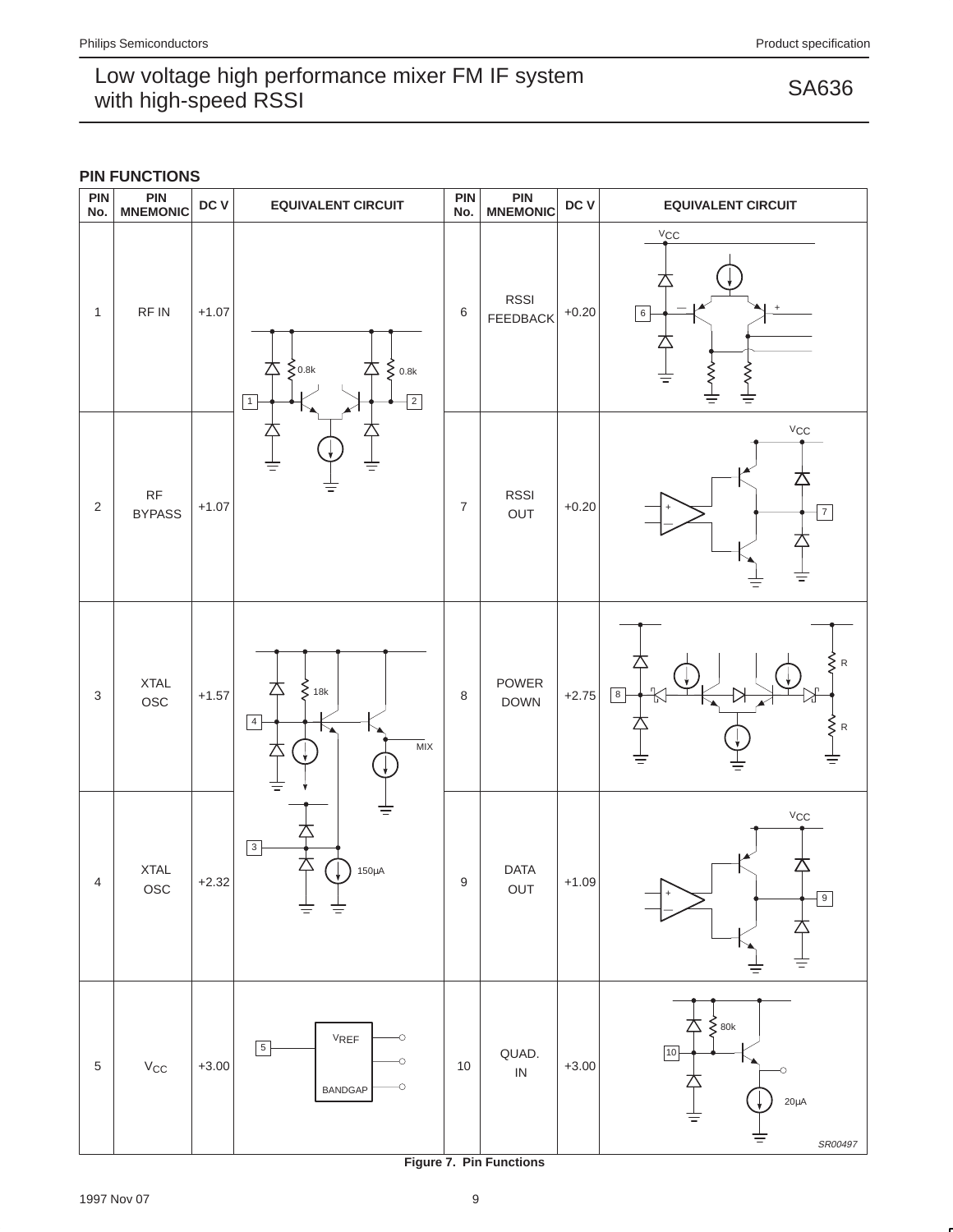### **PIN FUNCTIONS** (continued)



**Figure 8. Pin Functions (cont.)**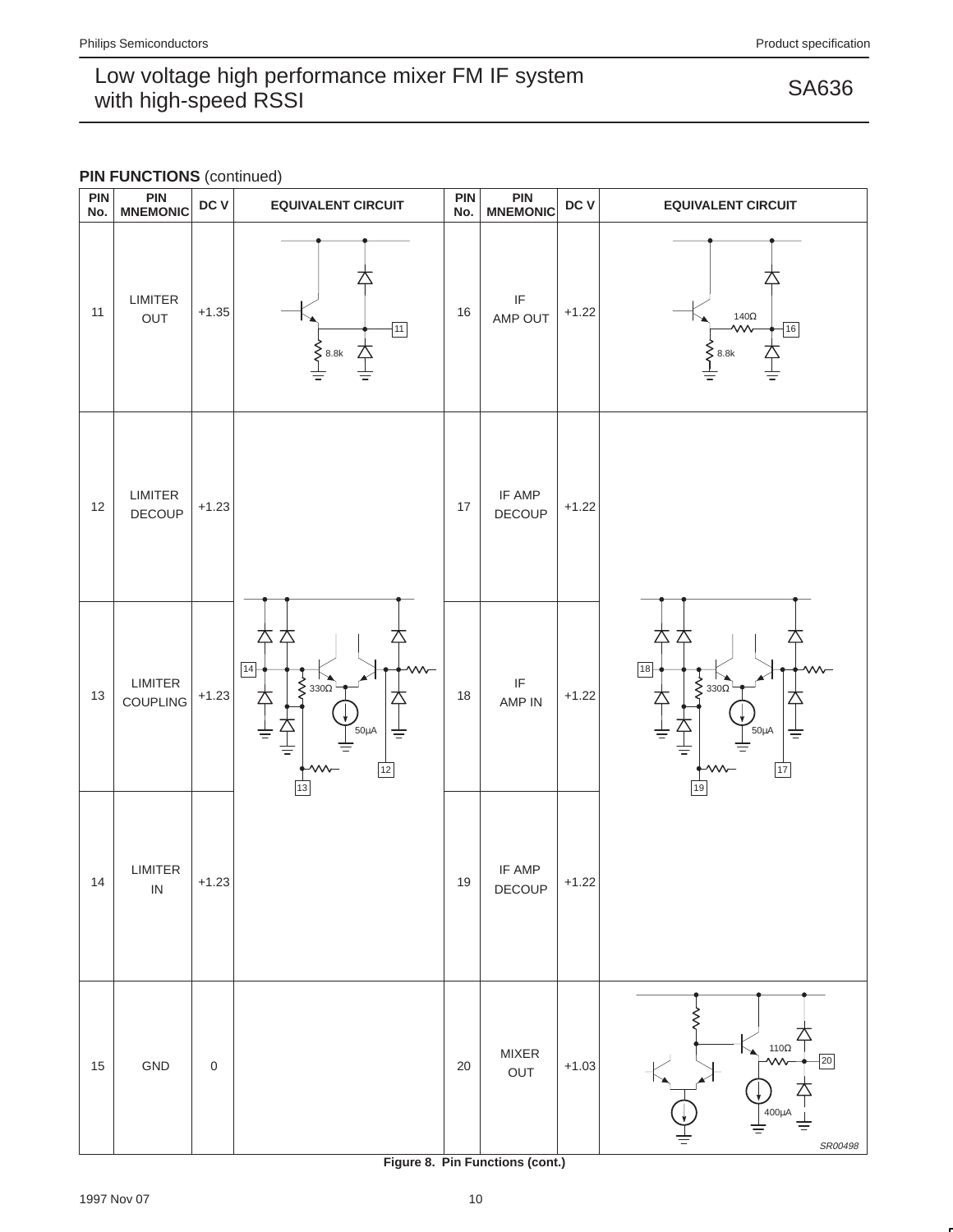

**Figure 9. SA636 240.05MHz (RF) / 10.7MHz (IF) Test Circuit**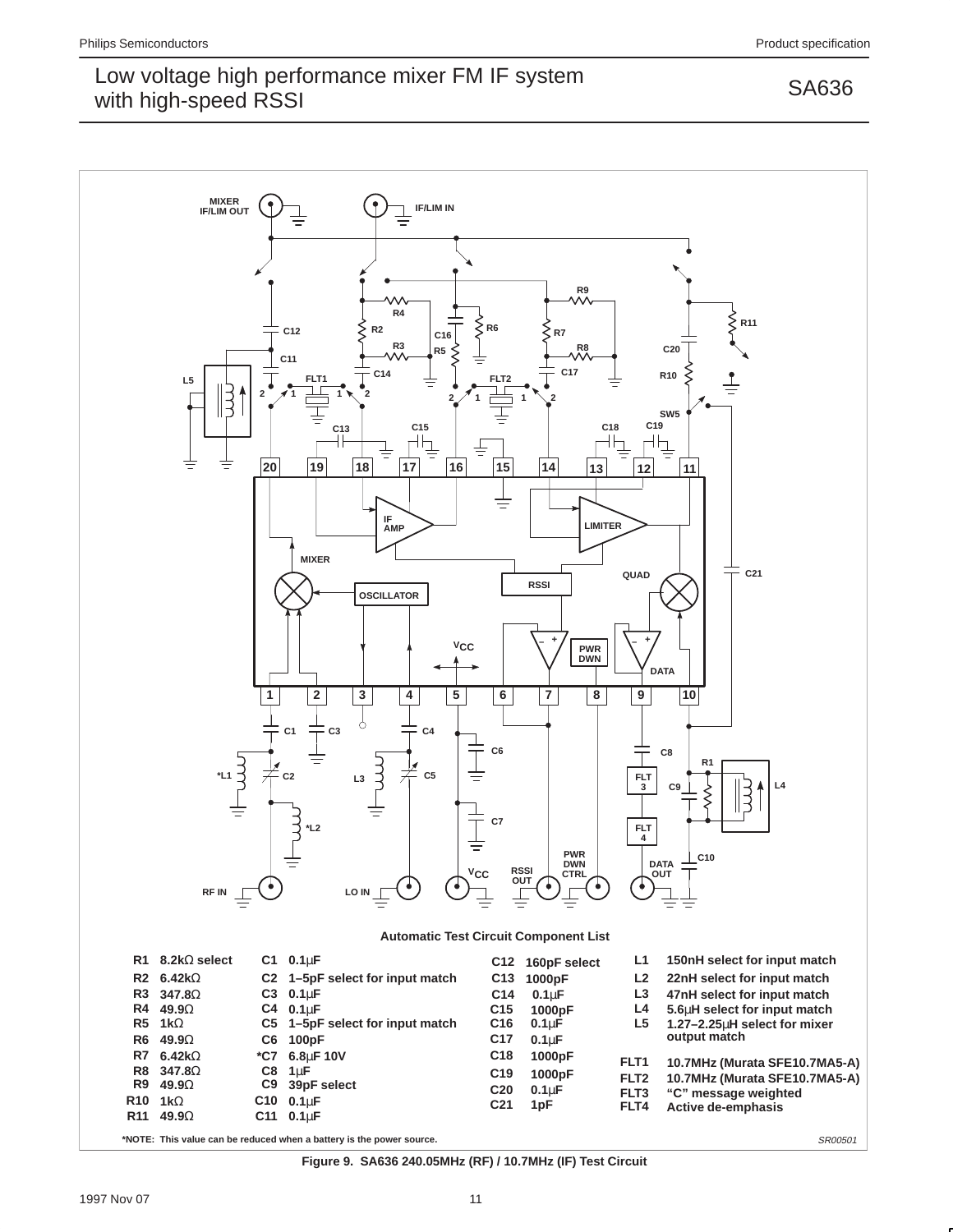

**Figure 10. SA636 110.592MHz (RF) / 9.8MHz (IF) DECT Application Circuit**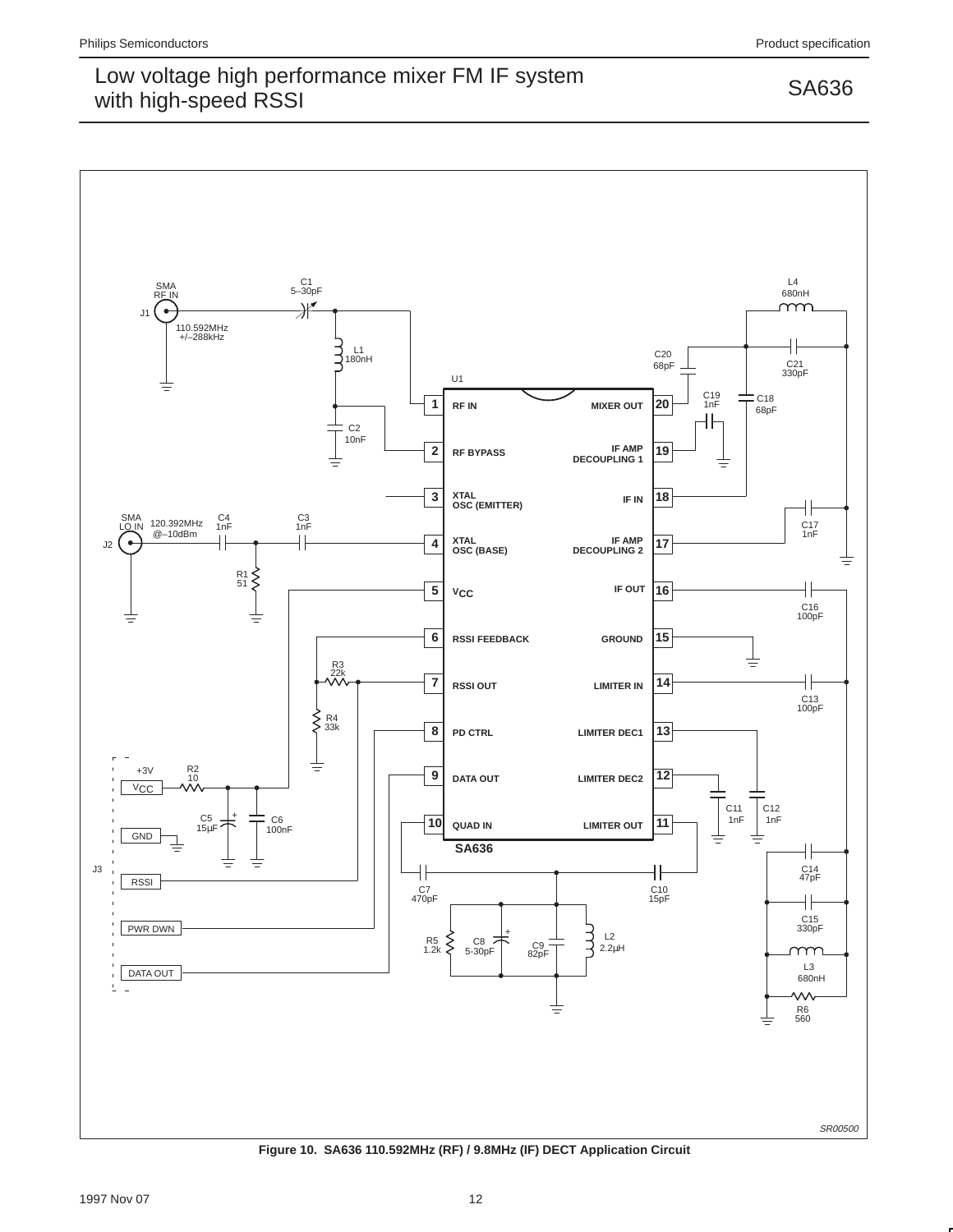#### **Table 1. DECT Application Circuit Electrical Characteristics**

RF frequency = 110.592MHz; IF frequency = 9.8MHz; RF level = -45dBm; FM modulation = 100kHz with ±288kHz peak deviation.

| <b>SYMBOL</b> | <b>PARAMETER</b>                         | <b>TEST CONDITIONS</b>                      | <b>TYPICAL</b> | <b>UNITS</b>      |
|---------------|------------------------------------------|---------------------------------------------|----------------|-------------------|
|               | Mixer/Osc section (ext $LO = 160mVRMS$ ) |                                             |                |                   |
| PG            | Conversion power gain                    |                                             | 13             | dB                |
| NF.           | Noise Figure at 110MHz                   |                                             | 12             | dB                |
| IIP3          | Third order input intercept              | Matched $f1 = 110.592$ ; $f2 = 110.892$ MHz | $-15$          | dBm               |
| $R_{IN}$      | RF input resistance                      |                                             | 690            | $\Omega$          |
| $C_{IN}$      | RF input capacitance                     |                                             | 3.6            | pF                |
| IF section    |                                          |                                             |                |                   |
|               | IF amp gain                              | $330\Omega$ load                            | 38             | dB                |
|               | Limiter amp gain                         | $330\Omega$ load                            | 54             | dB                |
|               | Data level                               | $R_{\text{LOAD}} = 3k\Omega$                | 130            | mV <sub>RMS</sub> |
|               | 3dB data bandwidth                       |                                             | 700            | kHz               |
|               | <b>RF/IF section (internal LO)</b>       |                                             |                |                   |
|               | System RSSI output                       | $RF$ level = -10dBm                         | 1.4            | V                 |
|               | System S/N <sup>1</sup>                  | $RF$ level = -83dBm                         | 10             | dB                |

**NOTE:**

1. 10dB S/N corresponds to BER =  $10^{-3}$ .



**Figure 11. SA636 Application Circuit Test Set Up**

#### **NOTES:**

- 1. RF generator: Set your RF generator at 110.592MHz, use a 100kHz modulation frequency and a ±288kHz deviation.
- 2. Layout: The layout is very critical in the performance of the receiver. We highly recommend our demo board layout.
- 3. RSSI: The smallest RSSI voltage (i.e., when no RF input is present and the input is terminated) is a measure of the quality of the layout and design. If the lowest RSSI voltage is 500mV or higher, it means the receiver is in regenerative mode. In that case, the receiver sensitivity will be worse than expected.
- 4. Supply bypass and shielding: All of the inductors, the quad tank, and their shield must be grounded. A 0.1µF bypass capacitor on the supply pin improves sensitivity.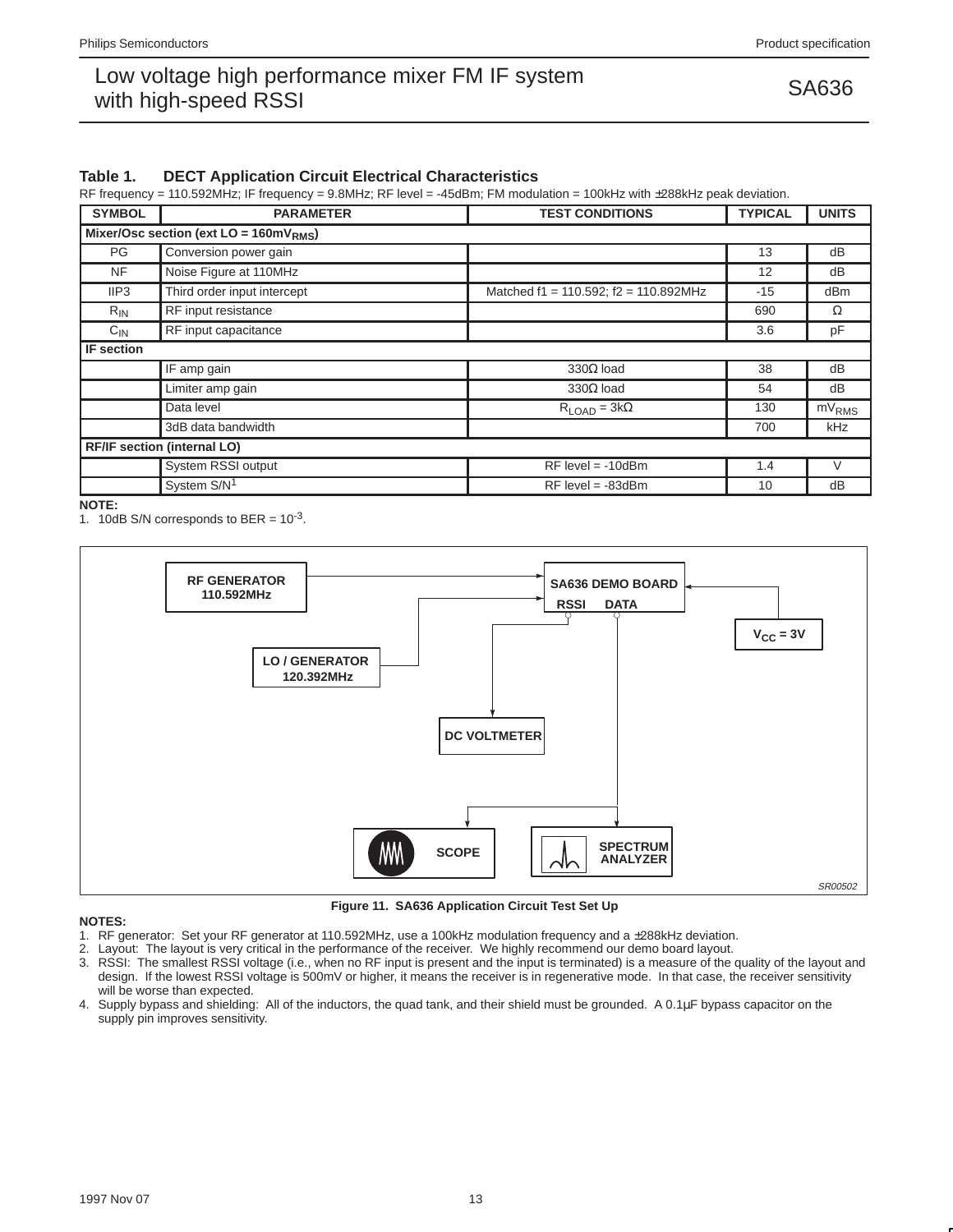

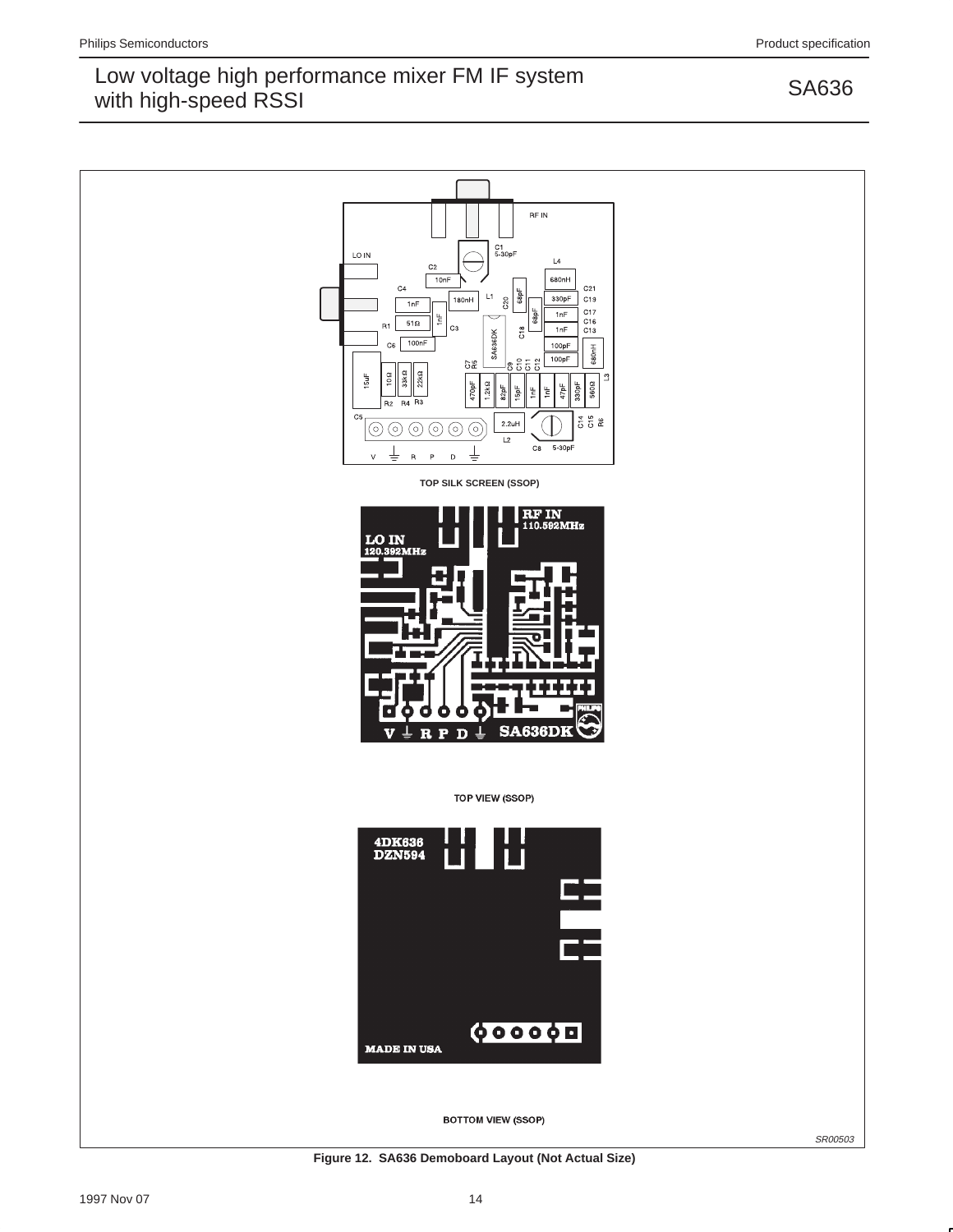#### **CIRCUIT DESCRIPTION**

The SA636 is an IF signal processing system suitable for second IF or single conversion systems with input frequency as high as 1GHz. The bandwidth of the IF amplifier is about 40MHz, with 38dB of gain from a 50Ω source. The bandwidth of the limiter is about 28MHz with about 54dB of gain from a 50 $\Omega$  source. However, the gain/bandwidth distribution is optimized for 10.7MHz, 330Ω source applications. The overall system is well-suited to battery operation as well as high performance and high quality products of all types, such as cordless and cellular hand-held phones.

The input stage is a Gilbert cell mixer with oscillator. Typical mixer characteristics include a noise figure of 14dB, conversion gain of 11dB, and input third-order intercept of -16dBm. The oscillator will operate in excess of 1GHz in L/C tank configurations. Hartley or Colpitts circuits can be used up to 100MHz for xtal configurations. Butler oscillators are recommended for xtal configurations up to 150MHz.

The output of the mixer is internally loaded with a  $330\Omega$  resistor permitting direct connection to a 10.7MHz ceramic filter for narrowband applications. The input resistance of the limiting IF amplifiers is also 330Ω. With most 10.7MHz ceramic filters and many crystal filters, no impedance matching network is necessary. For applications requiring wideband IF filtering, such as DECT, external LC filters are used (see Figure 10). To achieve optimum linearity of the log signal strength indicator, there must be a 6dB(v) insertion loss between the first and second IF stages. If the IF filter or interstage network does not cause 6dB(v) insertion loss, a fixed or variable resistor can be added between the first IF output (Pin 16) and the interstage network.

The signal from the second limiting amplifier goes to a Gilbert cell quadrature detector. One port of the Gilbert cell is internally driven by the IF. The other output of the IF is AC-coupled to a tuned quadrature network. This signal, which now has a 90° phase relationship to the internal signal, drives the other port of the multiplier cell.

Overall, the IF section has a gain of 90dB. For operation at intermediate frequency at 10.7MHz. Special care must be given to layout, termination, and interstage loss to avoid instability.

The demodulated output (DATA) of the quadrature is a voltage output. This output is designed to handle a minimum bandwidth of 600kHz. This is designed to demodulate wideband data, such as in DECT applications.

A Receive Signal Strength Indicator (RSSI) completes the circuitry. The output range is greater than 90dB and is temperature compensated. This log signal strength indicator exceeds the criteria for AMPS or TACS cellular telephone, DECT and RCR-28 cordless telephone. This signal drives an internal op amp. The op amp is capable of rail-to-rail output. It can be used for gain, filtering, or 2nd-order temperature compensation of the RSSI, if needed.

NOTE:  $dB(v) = 20log V<sub>OUT</sub>/V<sub>IN</sub>$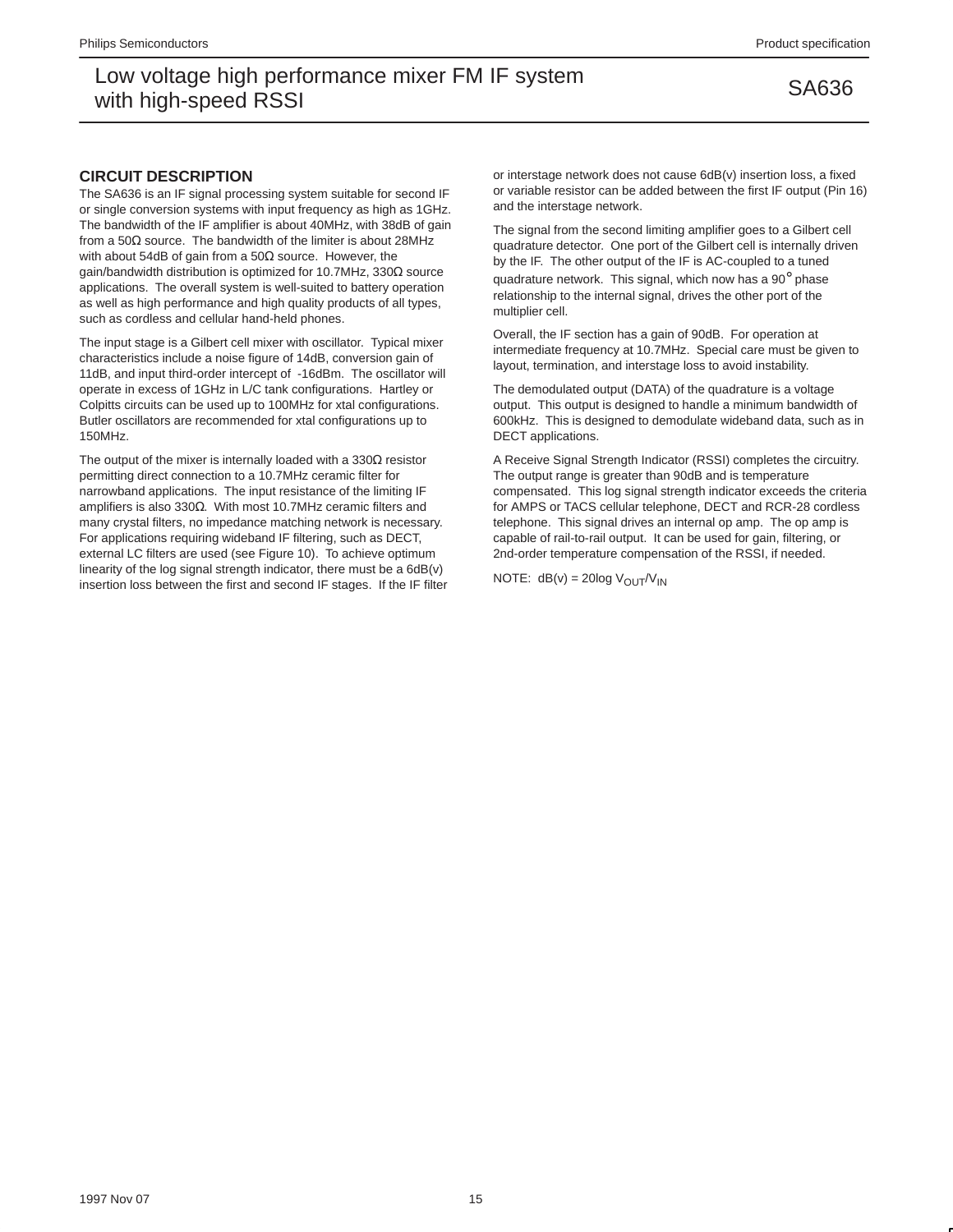

#### **Note**

inches

 $0.10$ 

 $0.012$ 

 $0.004$ 

0.096

0.089

1. Plastic or metal protrusions of 0.15 mm maximum per side are not included.

 $0.01$ 

0.019

 $0.014$ 

 $0.013$ 

 $0.009$ 

 $0.51$ 

 $0.49$ 

 $0.30$ 

 $0.29$ 

| <b>OUTLINE</b> | <b>REFERENCES</b> |                 |             | <b>EUROPEAN</b> | <b>ISSUE DATE</b> |                             |
|----------------|-------------------|-----------------|-------------|-----------------|-------------------|-----------------------------|
| <b>VERSION</b> | <b>IEC</b>        | <b>JEDEC</b>    | <b>EIAJ</b> |                 | <b>PROJECTION</b> |                             |
| SOT163-1       | 075E04            | <b>MS-013AC</b> |             |                 | $\bigcirc$        | $-92 - 11 - 17$<br>95-01-24 |

0.050

 $0.42$ 

0.39

 $0.055$ 

 $0.043$ 

 $0.016$ 

 $0.043$ 

0.039

 $0.01$ 

 $0.01$ 

 $0.004$ 

0.035

 $0.016$